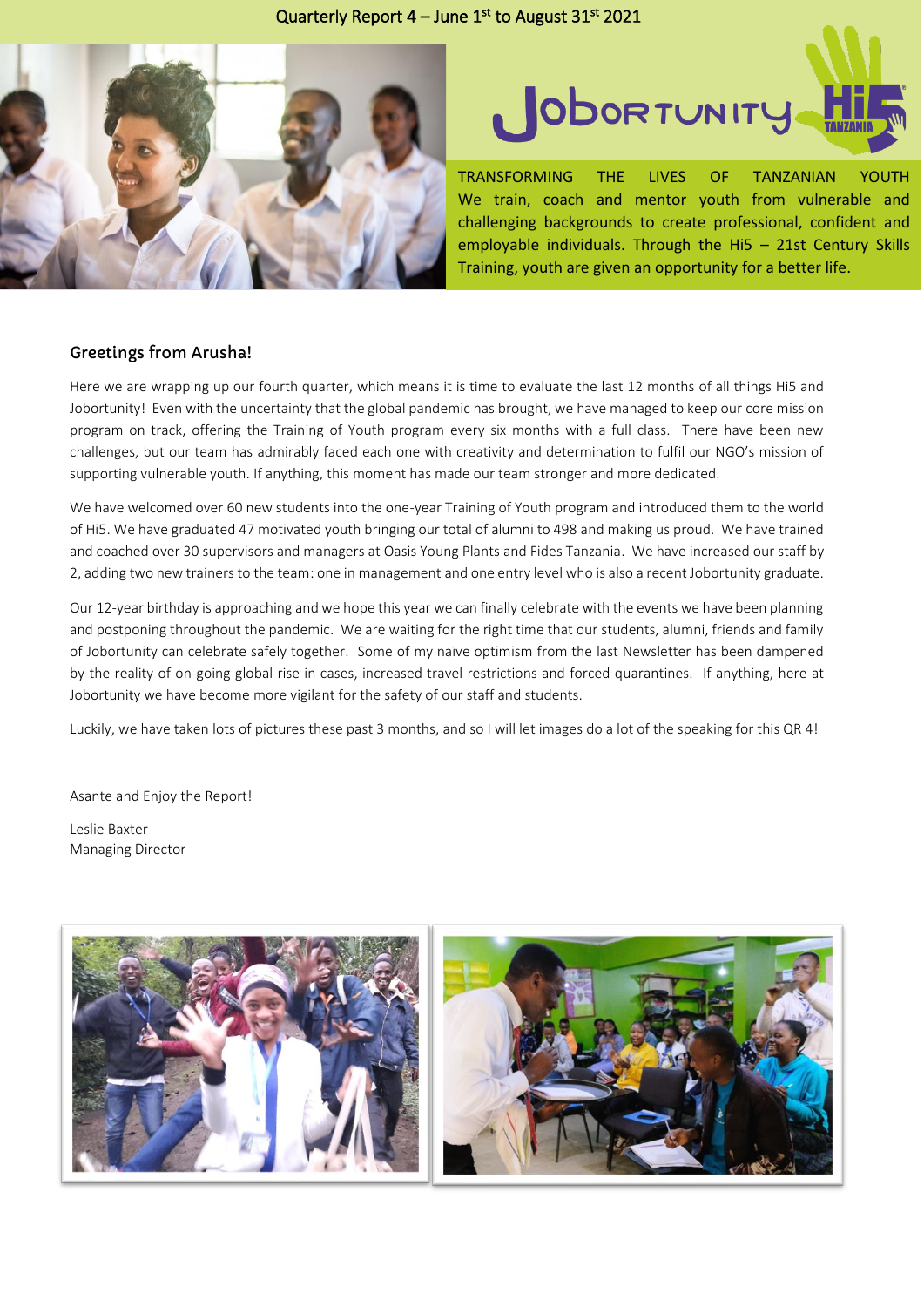

Graduation 2020A. On July  $2<sup>nd</sup>$ , 28 smiling faces greeted family and friends of almost 200 people on a beautiful Friday afternoon on the grounds of Jobortunity. We were proud to graduate 93% of the class, 28 of 30 students. Rijk Zwaan General Manager, Mr. Goodluck Kwayu, was the guest of honor and gave an inspirational graduation speech to the students.



Class of 2021B. Our second class this year began June 28<sup>th</sup>. This class has 32 students, and while the previous class of 65% girls, this class is the opposite  $-20$  boys are in the class, about 60%. They are

completing their second month now and are really developing into a strong team.

Classroom improvements. The rains had done quite a bit of damage to the classroom, and so together with our landlord and fundi, we repaired the leaky roof, made repairs to the ceiling and repainted the interiors. Next we will be doing some creative artwork!

University of Windsor Intern. A Tanzanian student just finishing his 3<sup>rd</sup> year at the University of Windsor (Ontario, Canada) completed his 40-hour internship at Jobortunity, learning about and supporting our efforts to bridge the skills gap. Mwombeki Rugalema participated in our selection activities and preparation for the new class by helping trainers and IT. He also integrated easily with the students of the current class who are the same age.

English Support Fridays. We have a renewed energy, thanks to our new Education Manager Mr. Steven Ndosi, to boost the level of English amongst our students. Now Fridays, besides being known as Furaha Day, are English Support days.

Apprenticeships for Class of 2021A. We found placements for this class with the following partners: Wayo Guides (6), Fifis Restaurant (2), Ngare Sero (4), Onsea House (4), Rivertrees (2), Four Points Sheraton (3), Plantation Lodge (1), Woodland Café (2), Sound of Silence (2), Mrimba Palm (1). It has been a complicated journey – but we deeply thank those partners!

New Hi5 Graduate new hire. Maboni Nick is one of our most recent graduates, and he is now also the newest entry to our team! He is an assistant to the Training Department, and with his intimate knowledge of the program has been able to start adding value to the team from day 1.

Updates on all things Jobortunity – Organization News

E-Learning On June 17<sup>th</sup> and June 23<sup>rd</sup>, Jobortunity's Managing Director and IT Manager met with Robert van den Broek from Panta Media NL and Sam Obae from Texto Media. This steering committee created a plan for the Pilot project, choosing two Professionalism lessons to begin immediate content production. Work has already begun on the development and creation of the professional videos. In the meantime, we are analyzing platform options.

" Educating the MIND without Educating the HEART is no Education at all. " - *Aristotle*

Page  $\sim$ 







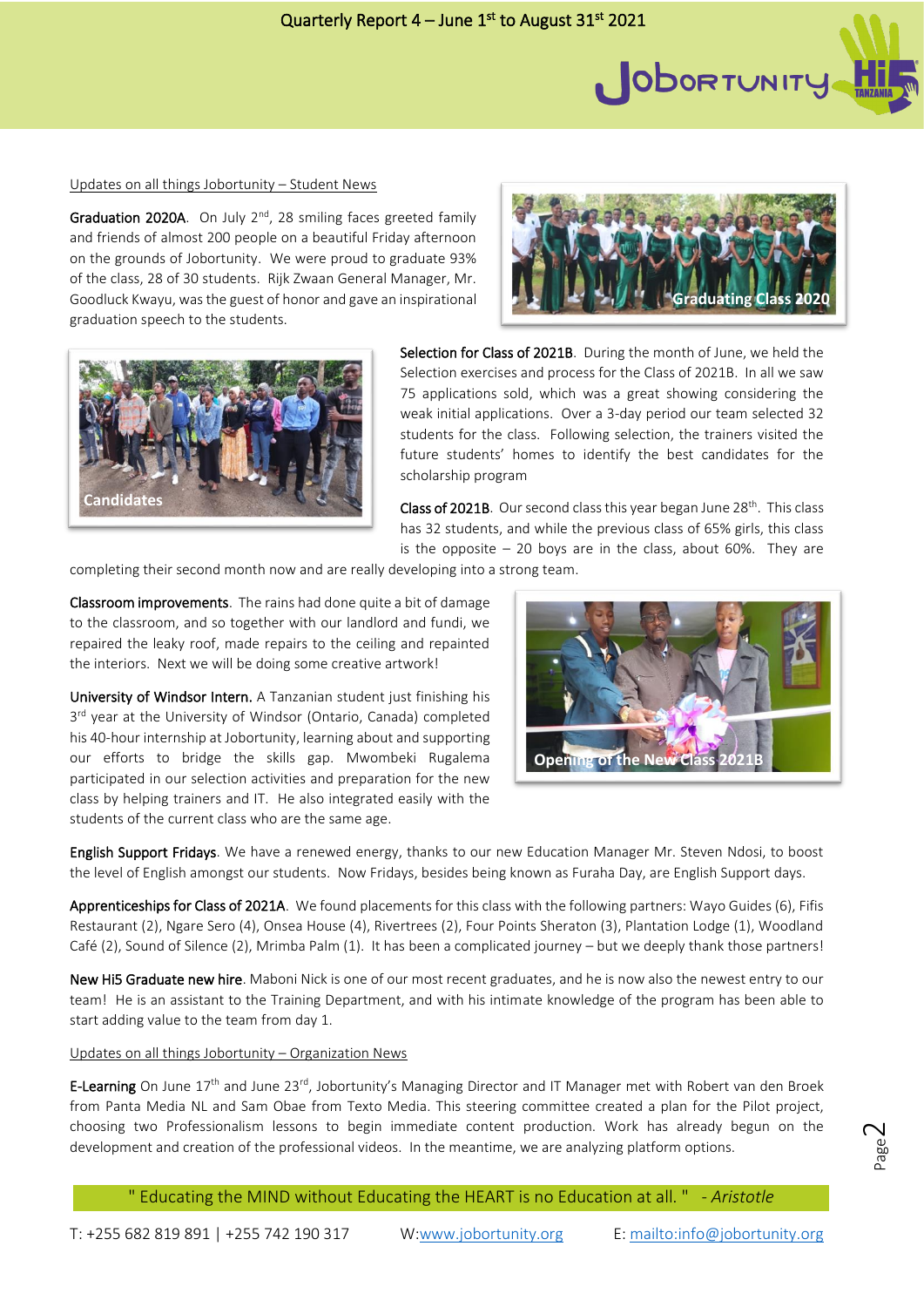

Government Leadership and Representation. In June, Finance and Administration Manager Robert Lyaruu participated in the election of National Council of NGOs - NACONGO leaders at the District and Regional level held in Arusha region. On June 26<sup>th</sup> Robert was approved as NACONGO representative of Meru District Council as well as elected a NACONGO leader of Arumeru District.

Rotary Usa River (Tanzania) together with sister organization Rotary Papui (New Zealand) are supporting 5 disadvantaged youth to participate in the class of 2021B. Through fundraising efforts in New Zealand, the Rotary of Papui was able to raise a significant amount to support our program of training, mentoring and coaching Tanzanian youth. This was made possible by Rotary Usa River.



Rotary Club of Arusha held a Yoga-Thon to raise funds for Vulnerable Girls in Arusha, and Jobortunity as one of two beneficiaries of this fundraiser – as was previously reported. The event was a success and the money raised is going to support the special scholarships of 4 girls from the Class of 2021B, as well as support the building of a dedicated Girls bathroom for the classroom.

Rotary Club of Arusha West side is generously fully supporting 3 disadvantaged youth to participate in the class of 2021B. Through local fundraising efforts, the Rotary raised money that will support our Training of Youth program and its students that are motivated and enthusiastic to learn, work hard and change their trajectory!

IESE MBA Intern Yi-Ju Chen has joined our team for the month of August to develop a Strategic Marketing Plan and to help us make practical improvements to Marketing and Communication of our NGOs activities. Besides her internship activities, she has become our official photographer! She was able to participate in a team outing on Lake Duluti (see picture).



New Board member Victor Laiser joined the Jobortunity Board officially on August 7<sup>th</sup>. He is bringing with him great relevant experience both in the sector of Hospitality as well as in Administration. He is replacing outgoing Secretary Shermin Moledina. Shermin was one of the founding Board members and has been a great part of the team, she will be missed and Jobortunity thanks her for her dedication and all of the value she added.

New NL Board member Michelle de Rijk joined the Dutch Board this quarter. She has lived many years in East Africa and at the moment is in the Netherlands. She is in the sector of Training and Education, and we hope to see her and other NL Board members here in Tanzania as soon as possible.



Newest Senior Trainer. Happyness Kaaya was promoted to Senior Trainer August 25<sup>th</sup>. She is a Jobortunity graduate from Class 1 and has been a Hi5 trainer ever since. She is a reference for our program and for other trainers who look to her for input and support –

Hongera Happy!

Social Work Coordinator. Neema Samwel has a new title: Senior Trainer and Social Work Coordinator. A big part of our program is individual mentoring and coaching. Our students have challenging backgrounds they

are overcoming and our team wants to be able to put more focus on these individual needs for better long-term impact.





" Educating the MIND without Educating the HEART is no Education at all. " - *Aristotle*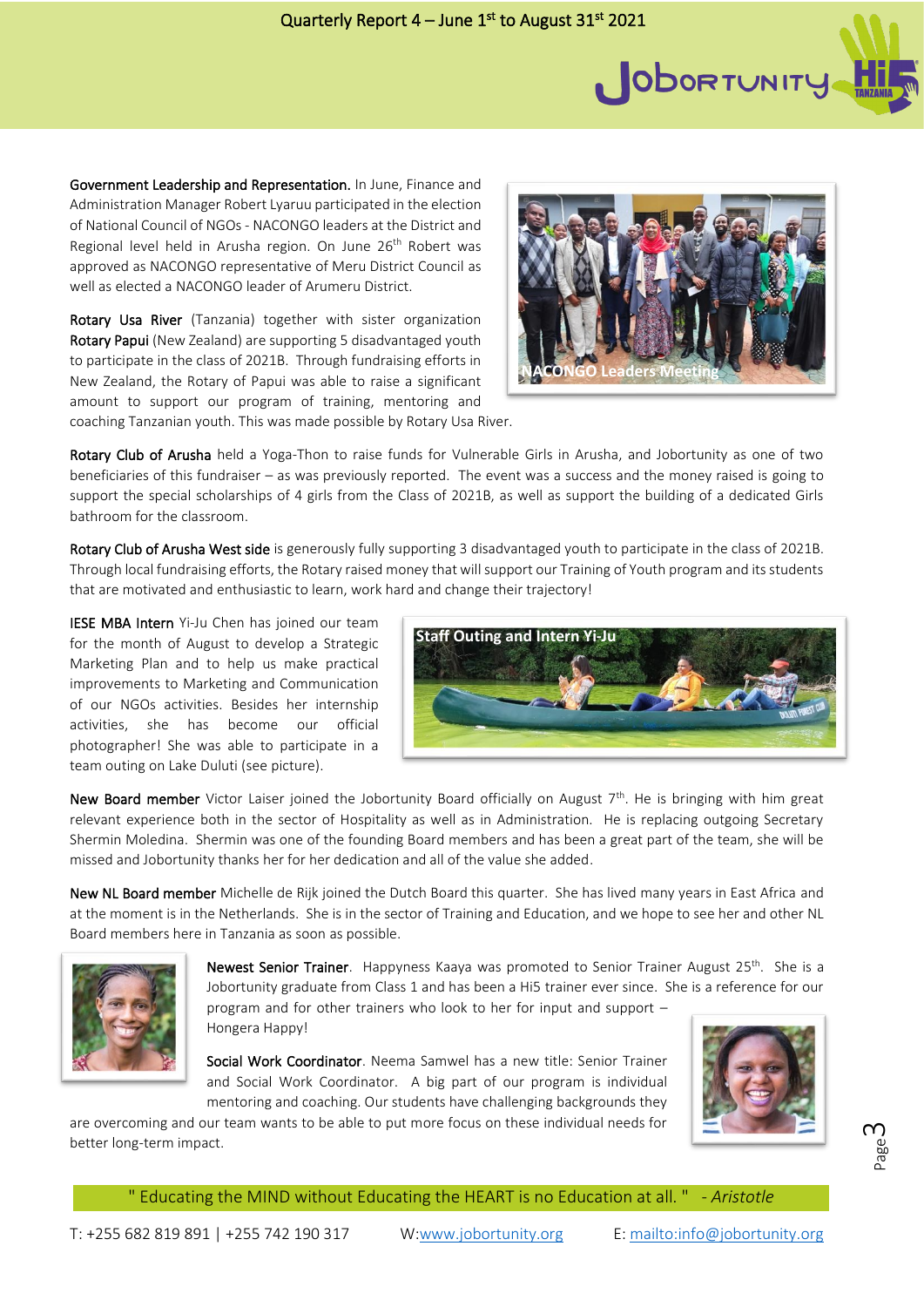Visit from Tanzanian Education Support. On July 30<sup>th</sup>, we had visitors Helle, Charlotte and Lisbeth from TES - Denmark. They are regular visitors and supporters to schools in the area, but this is the first time they have visited our Training Centre. They spent much of their time directly speaking with the students.

Hi5 ambassador of the year. On August  $11<sup>th</sup>$ , a Hi5 Award was given to John Mkanda. He is an environmentalist working closely with the Meru District Council office and an employee of Ngaresero Lodge (Partners Company). He has been an ambassador of Jobortunity and our program now for many years. This year he brought a record number of youth to apply for the class of 2021B, and a large group of our current students come from his area.

## Challenges we are facing

The on-going primary challenge is the misplaced optimism about a quick strong return to tourism, which of course has

been muted by the Delta virus, by a global hesitancy to get the vaccine, and breakthrough infections. This means additional lockdowns and travel restrictions keeping potential tourists away for another season. This has impacted our organization is many different ways, but mostly impacting our placements for apprenticeships and the planned growth of our Outreach Programs which has been part of our strategic plan to create a more sustainable organization and diversify our funding. But even more than that, this has been a challenge for our staff and students. We need to stay healthy for ourselves, our families and our communities while at the same time



ODORTUNITY

remaining active and keeping our organization strong. We have become more vigilant but we have not been immune, we had a trainer fall ill in July and spend 4 weeks ill between hospitals and home. We were so happy to welcome her back in early August.

## Looking Ahead to the Fourth Quarter

New Classroom Bathroom for Girls. We are working with our Fundi on plans to build a new bathroom for girls at the classroom. Rotary Club of Arusha is supporting us in this venture through the Yoga-Thon held in May 2021 to support vulnerable girls in Arusha.

Swahili Course. Jobortunity will host a two-week Swahili immersion course for beginners and those in need of a refresher. The course runs from Sept 20<sup>th</sup> to October 1, and all proceeds will go to support the Training of Youth program. This is a key part of our strategic plan to grow sustainable activities so we can help youth for another 12 years!

Training at Miracle Experience. Two experienced Jobortunity trainers will travel to lodges in the Serengeti in mid-September to give a one week Customer Service training course.

Global Giving Campaign. Jobortunity will try its hand at our first ever crowdfunding fundraiser. We have been selected to participate in a campaign running from September 13-30<sup>th</sup> on the Global Giving platform. Look for our communications in that time period and please help us through online donations!

Twelve Month Audit. In September we will have a 12-month audit, and will be able to post our official reports following our Board meeting in October.

Asante sana, and until next time  $-$  August 31st 2021!